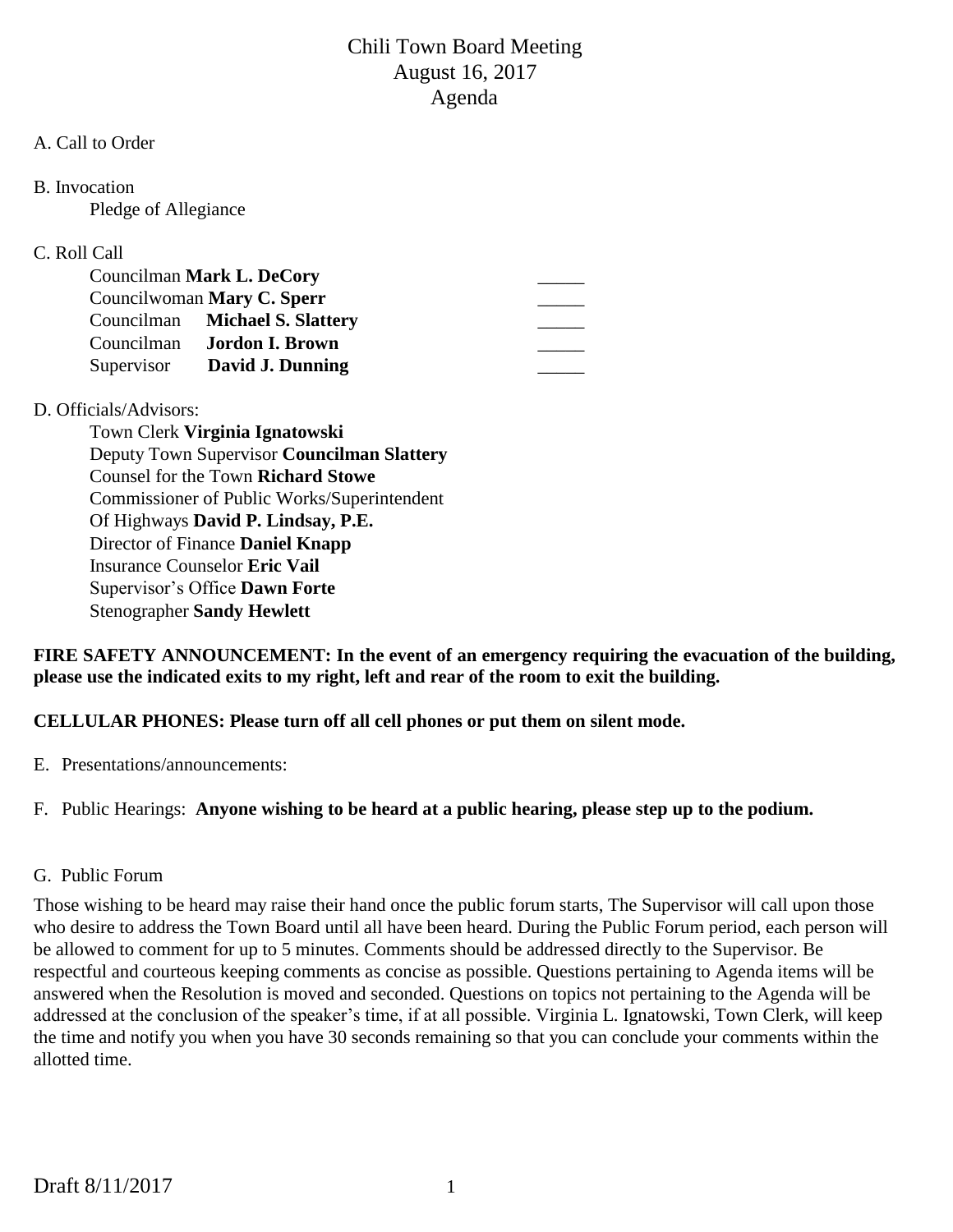### H. *Matters of the Supervisor –*

New Matters:

- 1. Budget Workshops September  $6^{th}$  &  $7^{th}$ , 2017 at 5 pm both days.
- 2. 9/11 Ceremony CFD  $16<sup>th</sup>$  Anniversary, Monday 9/11/2017 at 6:00 pm.

Pending Matters:

1. Vacancy BAR (1 - Permanent & 1 - Temp Member) Committee, Conservation Board.

*Matters of the Town Council –*

New Matters:

Pending Matters:

## I. Approval of Minutes  $-7/12/2017$

Reports Submitted –

 Advanced Payment of Claims – 7/31/2017 Architectural Advisory Committee Minutes – 6/13/2017, (No July Meeting) Building Department Report – July 2017 Chili Parks & Recreation Minutes – 6/27/2017 Dog Control Reports – July 2017 Library Board Minutes – 6/27/2017 Monthly Financial Statement – June 2017 Planning Board Minutes – 7/11/2017 Recreation Center Report – June 2017 Senior Center Report – Town Clerk Report – July 2017 Zoning Board Minutes – 6/27/2017

J. Correspondence –

 1. Town Clerk Virginia Ignatowski has received notification that Michael Cervini, Parks Department is resigning effective August 11, 2017.

## K. Pending Business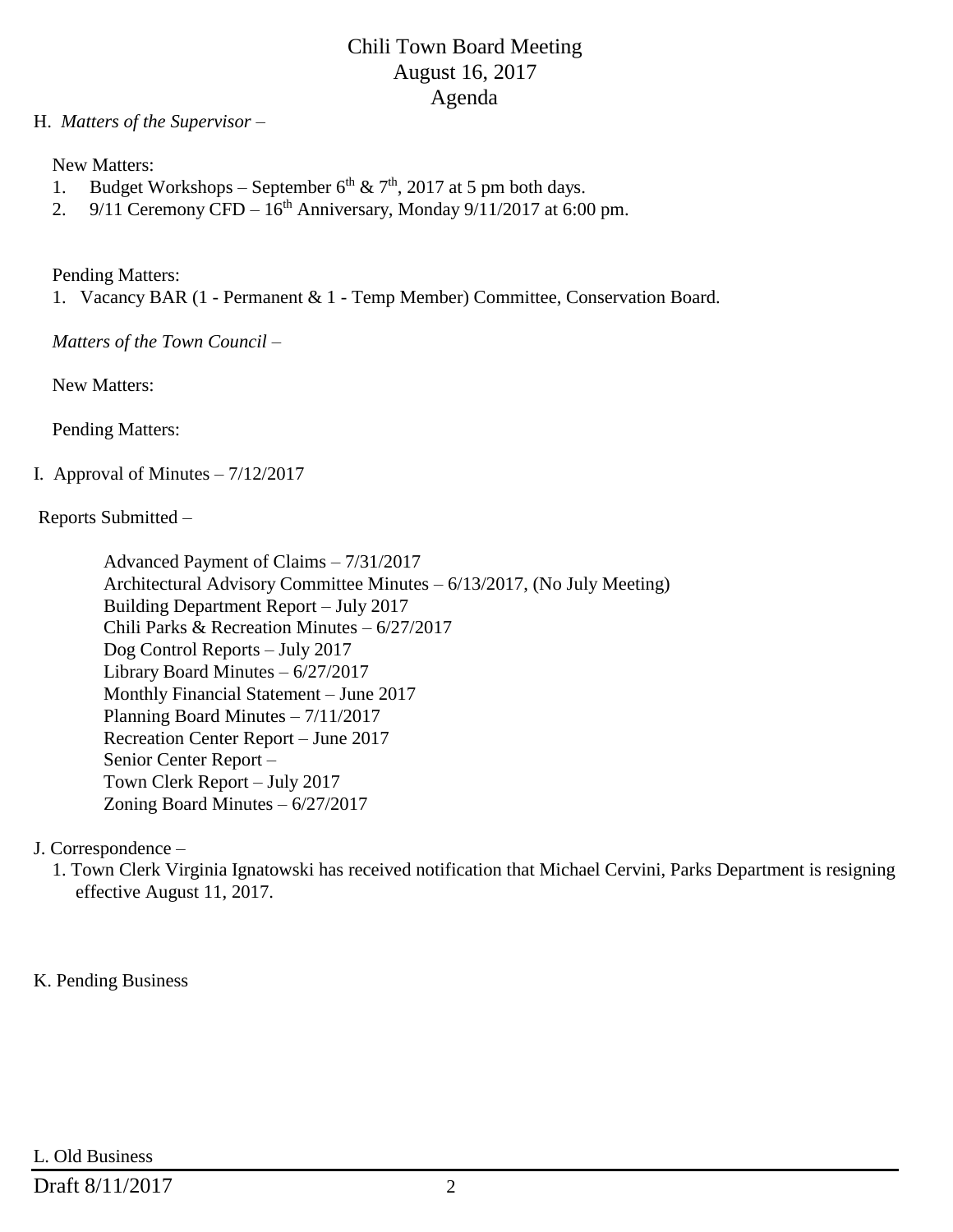# **OFFERED BY: \_\_\_\_\_\_\_\_\_\_\_\_\_\_\_\_\_\_\_ SECONDED BY: \_\_\_\_\_\_\_\_\_\_\_\_\_\_\_\_\_\_\_\_**

**BE IT RESOLVED,** to remove from being held resolution # 183 which was held from the July 12, 2017 meeting.

#### **RESOLUTION #183 RE: Historic Landmark Designation for 1 Wickens Road**

#### **OFFERED BY: Supervisor Dunning SECONDED BY: Councilman Slattery**

**BE IT RESOLVED,** that the premises located at 1 Wickens Road, Scottsville, NY 14546 tax a/c #185.02-2-9; owned by Nancy Sullivan be designated a "Landmark" as per Local Law #3 of 1993 per the recommendation of the Historic Preservation Board.

M. New Business

## **RESOLUTION #190 RE: Conservation Board**

**OFFERED BY: \_\_\_\_\_\_\_\_\_\_\_\_\_\_\_\_\_\_\_ SECONDED BY: \_\_\_\_\_\_\_\_\_\_\_\_\_\_\_\_\_\_\_\_**

**BE IT RESOLVED,** that Pat Tindale shall be appointed as a member of the Conservation Board to complete the term of John Smithgall; term to expire December 31, 2017.

**RESOLUTION #191 RE: Building Permit Application Refund**

**OFFERED BY: \_\_\_\_\_\_\_\_\_\_\_\_\_\_\_\_\_\_\_ SECONDED BY: \_\_\_\_\_\_\_\_\_\_\_\_\_\_\_\_\_\_\_\_**

**BE IT RESOLVED,** that per the recommendation of the Building Department, a refund of \$90.00 for Building Permit #14475 issued on 5/17/2017 be issued back to Richard Morris.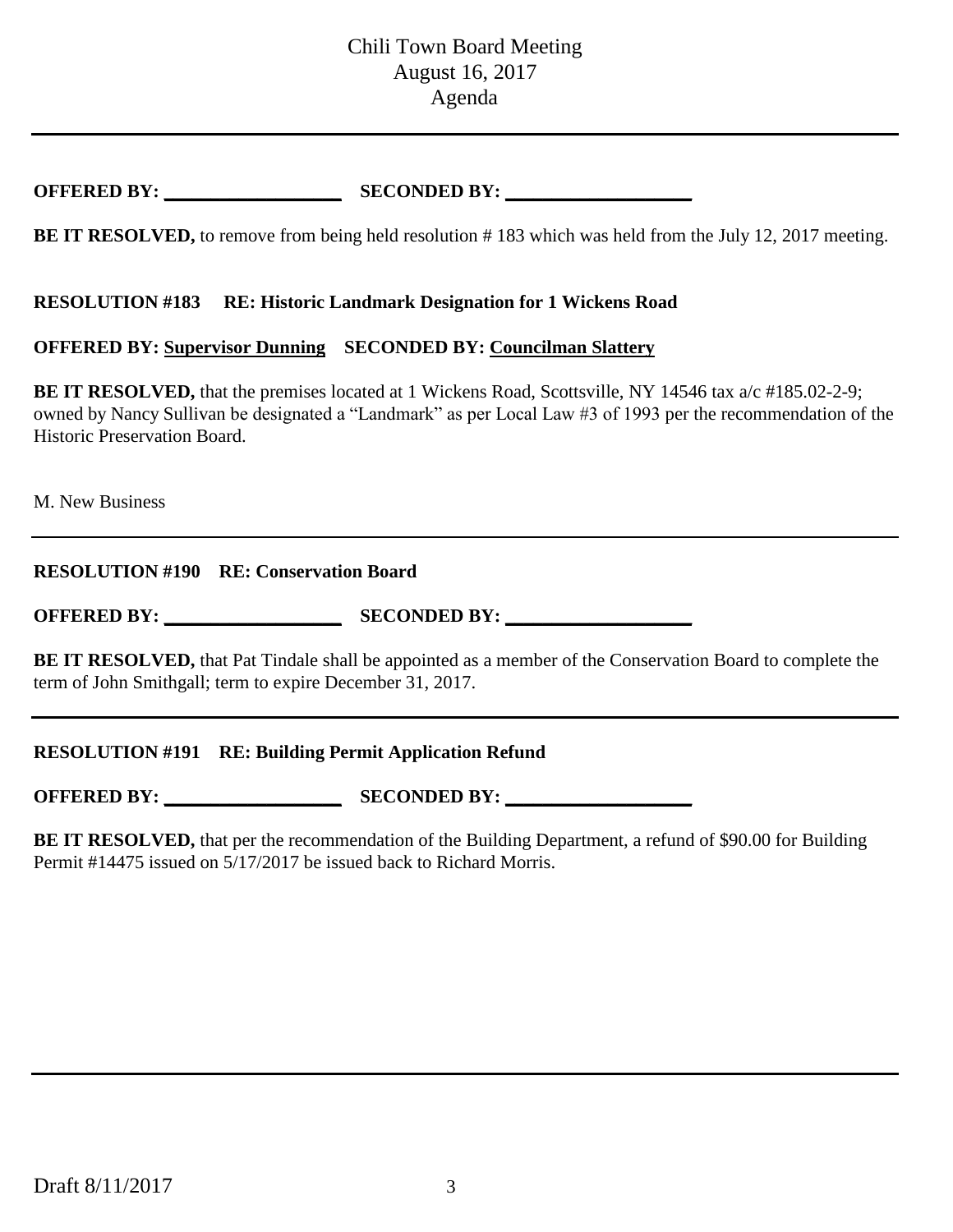### **RESOLUTION #192 RE: Establishment of Park and Recreation Reserve Fund**

**OFFERED BY: \_\_\_\_\_\_\_\_\_\_\_\_\_\_\_\_\_\_\_ SECONDED BY: \_\_\_\_\_\_\_\_\_\_\_\_\_\_\_\_\_\_\_\_**

**BE IT RESOLVED,** that pursuant to §6-c of the General Municipal Law, as amended, there is hereby established a capital reserve fund to be known as the Park and Recreation Reserve Fund. The purpose of this Reserve Fund is to aid in the financing of equipment, construction, reconstruction, acquisition or renovation of Park and Recreation facilities or grounds, as it is determined to be in the best interests of the Town.

#### **RESOLUTION 193 # RE: Information Security Officer**

**OFFERED BY: \_\_\_\_\_\_\_\_\_\_\_\_\_\_\_\_\_\_\_ SECONDED BY: \_\_\_\_\_\_\_\_\_\_\_\_\_\_\_\_\_\_\_\_**

**BE IT RESOLVED,** that Supervisor David Dunning be appointed as Information Security for the remainder of 2017, as this position should function independently of the Department of MIS.

#### **RESOLUTION #194 New Upright Kitchen Freezer**

**OFFERED BY: SECONDED BY:** 

**WHEREAS,** the Director of the Programs for the Aging has received notification from the Monroe County Office of the Aging, that Monroe County funds are available for the purchase of a small kitchen freezer to benefit the Chili Senior Center; and

**WHEREAS,** The Chili Senior Center is in need of a freezer, and desire to express their gratitude to the Monroe County Office of the Aging and Monroe County for their generous donation to the Chili Senior Center; and

**BE IT FURTHER RESOLVED,** that the equipment being replaced is hereby declared to be surplus equipment and that the Director of Programs for the Aging is authorized to dispose of said equipment for its highest value in whatever form attainable.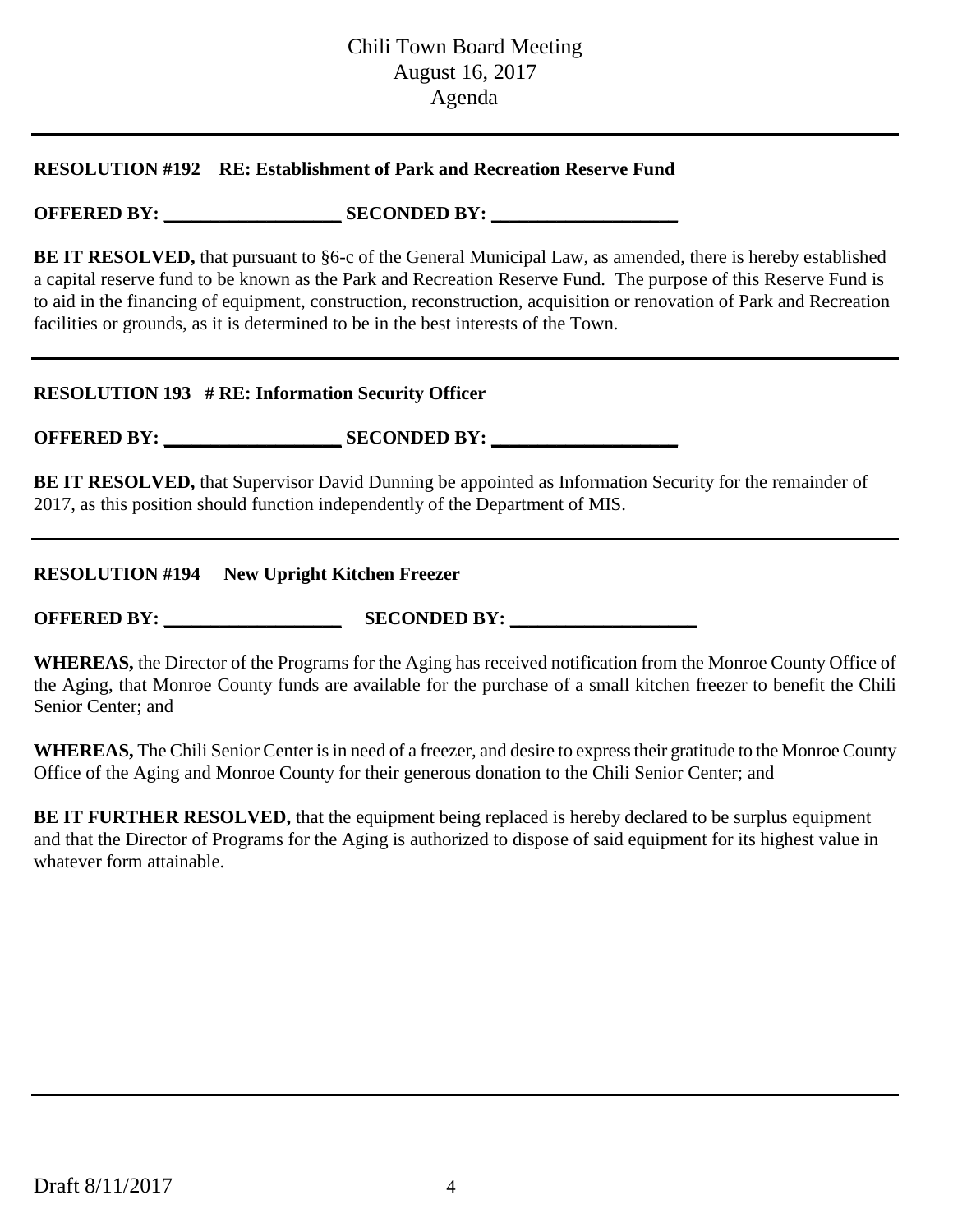#### **RESOLUTION #195 RE: Road Closure Pearce Memorial Church**

**OFFERED BY: \_\_\_\_\_\_\_\_\_\_\_\_\_\_\_\_\_\_\_ SECONDED BY: \_\_\_\_\_\_\_\_\_\_\_\_\_\_\_\_\_\_\_\_**

**WHEREAS,** Pearce Memorial Church has asked for the Town's permission to hold the annual Fall Kick-off event on Sunday, September 17, 2017 from 10:30 am – 4:30 pm; and

**BE IT RESOLVED,** that the Town Board hereby authorizes Pearce Memorial Church to hold their annual fall kick-off event on September 17, 2017, as outlined in their correspondence, provided they notify the residents of Orchard Street, Monroe County Sheriff's Office at Zone C, the Chili Fire Department and Ambulance and provide a certificate of insurance naming the Town as an additional insured prior to the event; and

**BE IT FURTHER RESOLVED, that the Town Clerk shall send notification of this resolution to** Pearce Memorial Church.

| <b>RESOLUTION #196</b> | <b>RE: 5K Race St. Christopher's Church</b> |  |
|------------------------|---------------------------------------------|--|
|------------------------|---------------------------------------------|--|

**OFFERED BY: \_\_\_\_\_\_\_\_\_\_\_\_\_\_\_\_\_\_\_ SECONDED BY: \_\_\_\_\_\_\_\_\_\_\_\_\_\_\_\_\_\_\_\_**

**WHEREAS,** St. Christopher's Church has asked for the Town's permission to hold the a 5K Race in the Town on Saturday, August 19, 2017 at 9:00 am; and

**BE IT RESOLVED,** that the Town Board hereby authorizes Pearce Memorial Church to hold their 5K Race on August 19, 2017, as outlined in their correspondence, provided they notify the residents of Orchard Street, Monroe County Sheriff's Office at Zone C, the Chili Fire Department and Ambulance and provide a certificate of insurance naming the Town as an additional insured prior to the event; and

**BE IT FURTHER RESOLVED, that the Town Clerk shall send notification of this resolution to** Pearce Memorial Church.

## **RESOLUTION #197 RE: 2017 Budget Amendments**

**OFFERED BY: \_\_\_\_\_\_\_\_\_\_\_\_\_\_\_\_\_\_\_ SECONDED BY: \_\_\_\_\_\_\_\_\_\_\_\_\_\_\_\_\_\_\_\_**

**BE IT RESOLVED,** to transfer \$5,600 from A1990.4 (Contingency) to A1950.4 (Taxes – Town Owned Property).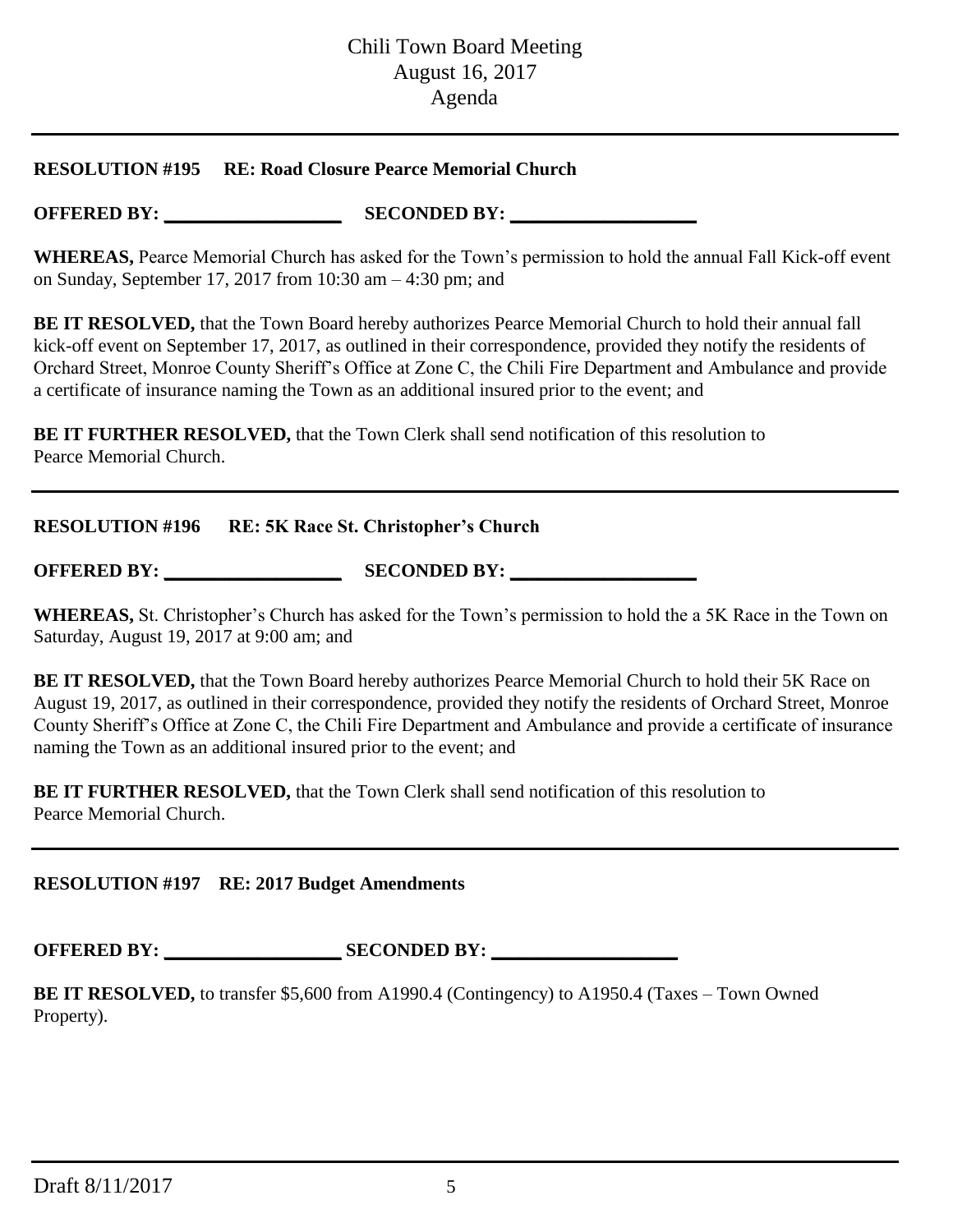#### **RESOLUTION #198 RE: Chili Fire Department Remove from Active List**

**OFFERED BY: \_\_\_\_\_\_\_\_\_\_\_\_\_\_\_\_\_\_\_ SECONDED BY: \_\_\_\_\_\_\_\_\_\_\_\_\_\_\_\_\_\_\_\_**

**BE IT RESOLVED,** that the following individual(s) be removed from the Chili Fire Department active list effective August 7, 2017:

Aaron Mance

## **RESOLUTION #199 RE: Establish Letter of Credit for Union Square Phase II**

**OFFERED BY: \_\_\_\_\_\_\_\_\_\_\_\_\_\_\_\_\_\_\_ SECONDED BY: \_\_\_\_\_\_\_\_\_\_\_\_\_\_\_\_\_\_\_\_**

**BE IT RESOLVED,** that per the recommendation of the Commissioner of Public Works/Superintendent of Highways and Town Engineer that a letter of credit be established for Union Square Phase II in the amount of \$219,643.10; and

Items within the letter of credit include, but are not limited to erosion and sediment control features, storm sewers and post construction storm water management facilities.

## **RESOLUTION #200 RE: Establish Letter of Credit for Kamco Supply Corp**

**OFFERED BY: \_\_\_\_\_\_\_\_\_\_\_\_\_\_\_\_\_\_\_ SECONDED BY: \_\_\_\_\_\_\_\_\_\_\_\_\_\_\_\_\_\_\_\_**

**BE IT RESOLVED,** that per the recommendation of the Commissioner of Public Works/Superintendent of Highways and Town Engineer that a letter of credit be established for Kamco Supply Corp in the amount of \$142,239.20; and

Items within the letter of credit include, but are not limited to erosion and sediment control features, storm sewers and post construction storm water management facilities.

## **RESOLUTION # 201 RE: Letter of Credit Release #2 for Carriage House, Section 3**

**OFFERED BY: SECONDED BY:** 

**WHEREAS,** that per recommendation of the Commissioner of Public Works and Town Engineer that \$27,000 be released from the letter of credit #520005347 with Bank of Castile for Carriage House, Section 3, leaving a balance of \$252,083.20; subject to engineering fees and street light bills to the Town.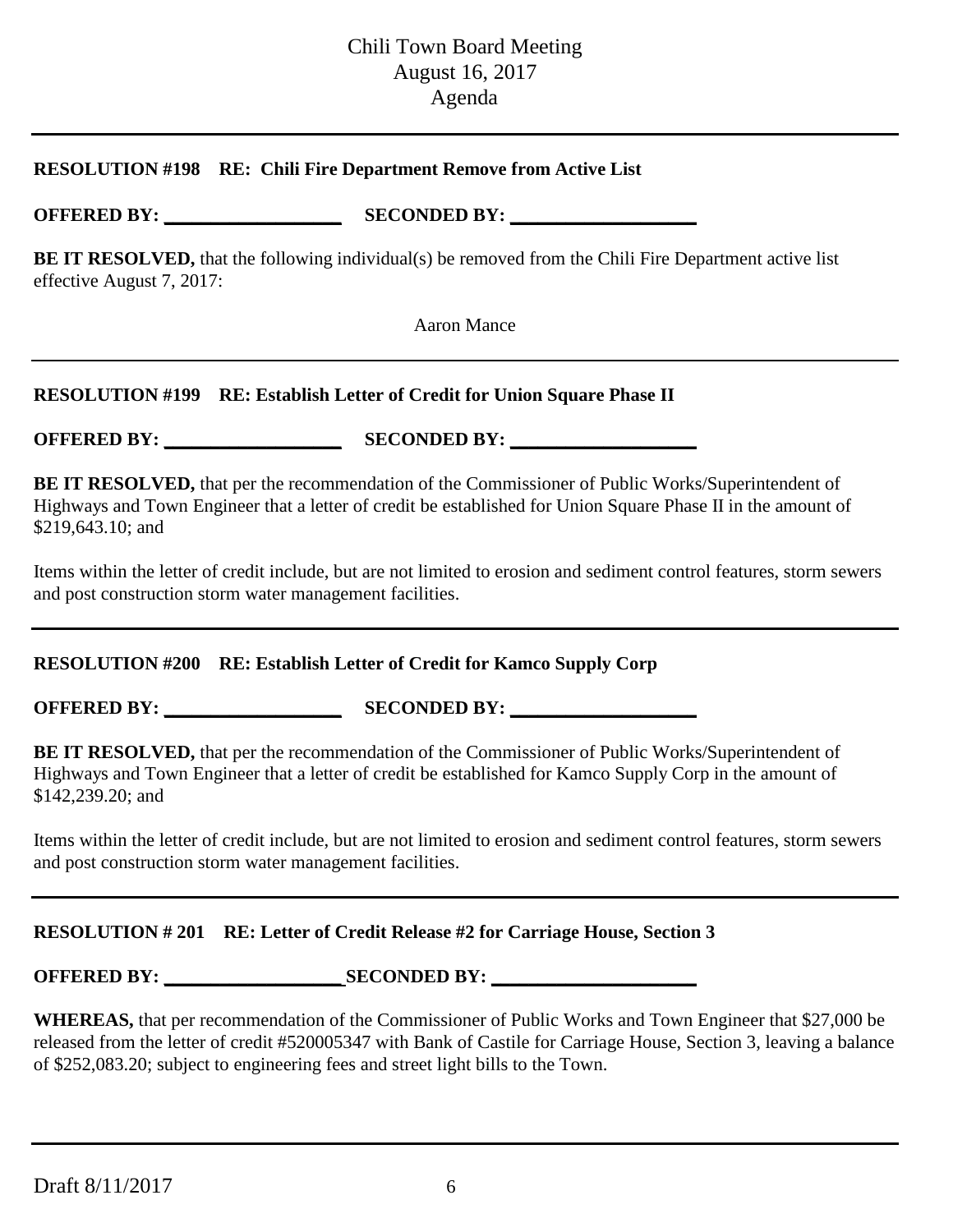#### **RESOLUTION #202 RE: Letter of Credit Release #4 for Rose Hill, Phase 1**

## **OFFERED BY: \_\_\_\_\_\_\_\_\_\_\_\_\_\_\_\_\_\_\_ SECONDED BY: \_\_\_\_\_\_\_\_\_\_\_\_\_\_\_\_\_\_\_\_\_\_**

**WHEREAS,** that per recommendation of the Commissioner of Public Works and Town Engineer that \$165,281.32 be released from the letter of credit #520005477 with Bank of Castile for Rose Hill, Phase 1, leaving a balance of \$564,850.25; subject to engineering fees and street light bills to the Town.

#### **RESOLUTION #203 RE: Letter of Credit Release #5 for Rose Hill, Phase 1**

## **OFFERED BY: \_\_\_\_\_\_\_\_\_\_\_\_\_\_\_\_\_\_\_ SECONDED BY: \_\_\_\_\_\_\_\_\_\_\_\_\_\_\_\_\_\_\_\_\_\_**

**WHEREAS,** that per recommendation of the Commissioner of Public Works and Town Engineer that \$12,490.40 be released from the letter of credit #520005477 with Bank of Castile for Rose Hill, Phase 1, leaving a balance of \$552,359.85; subject to engineering fees and street light bills to the Town.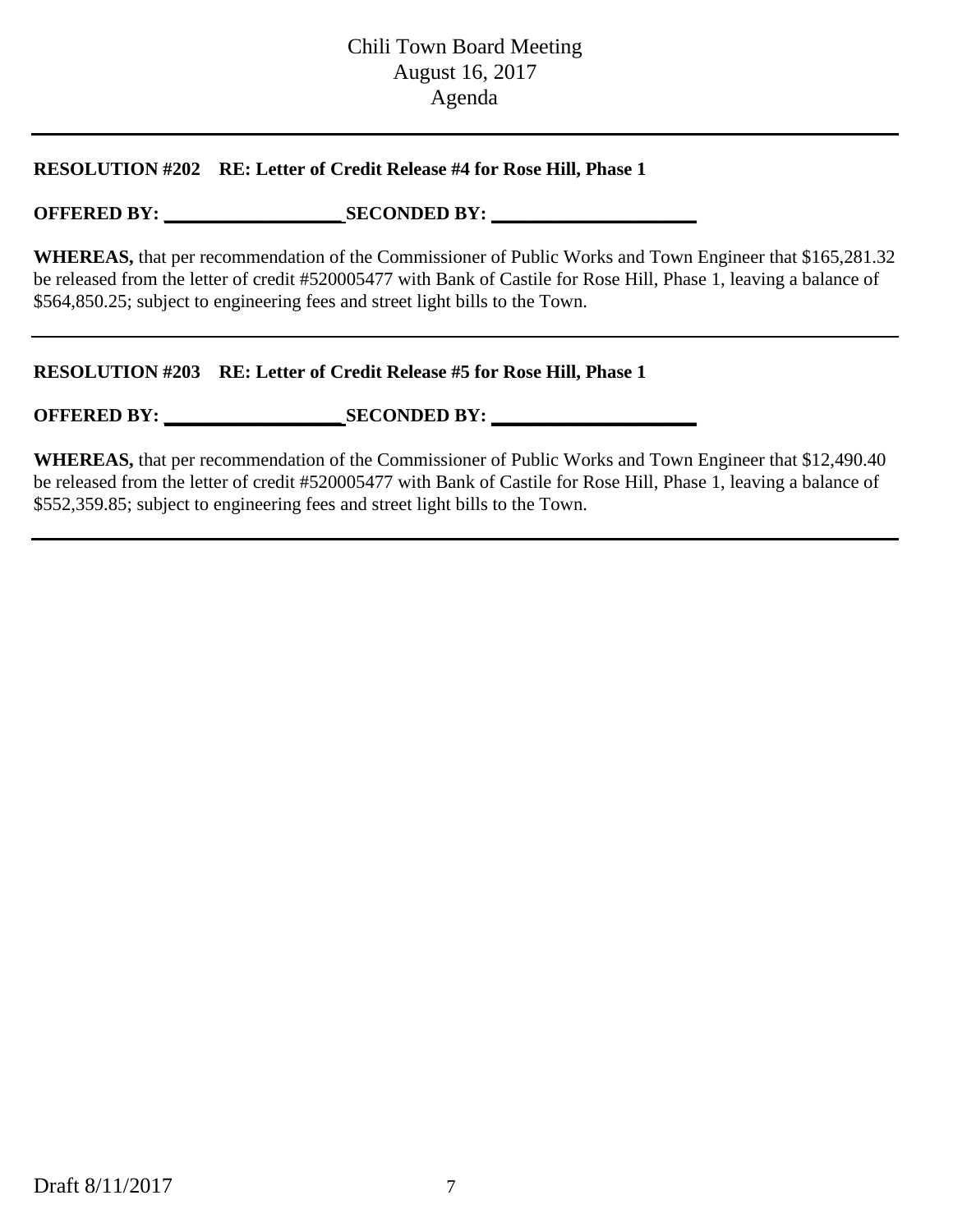**RESOLUTION #204 RE: In Memory of Leslie Moore Sr.**

**OFFERED BY: \_\_\_\_\_\_\_\_\_\_\_\_\_\_\_\_\_\_\_ SECONDED BY: \_\_\_\_\_\_\_\_\_\_\_\_\_\_\_\_\_\_\_\_**

**WHEREAS,** on July 16, 2017 Leslie Moore Sr. passed away and we are deeply saddened by his loss; and

**WHEREAS,** Mr. Moore, Sr. served as a Town Councilman from 1/3/1966 – 12/31/1969, in 1970 served on the Historical Building Committee and as a Planning Board Member from 7/12/1971 – 7/14/1976; and

**NOW, THEREFORE, BE IT RESOLVED,** that the Town Board of the Town of Chili hereby extends their deepest sympathy to the Moore family and also sets aside this special page of their minutes from this Town Board Meeting in his honor and takes a moment of silence in Mr. Moore Sr.'s memory. The Town Clerk is hereby directed to send a copy of this resolution to the family.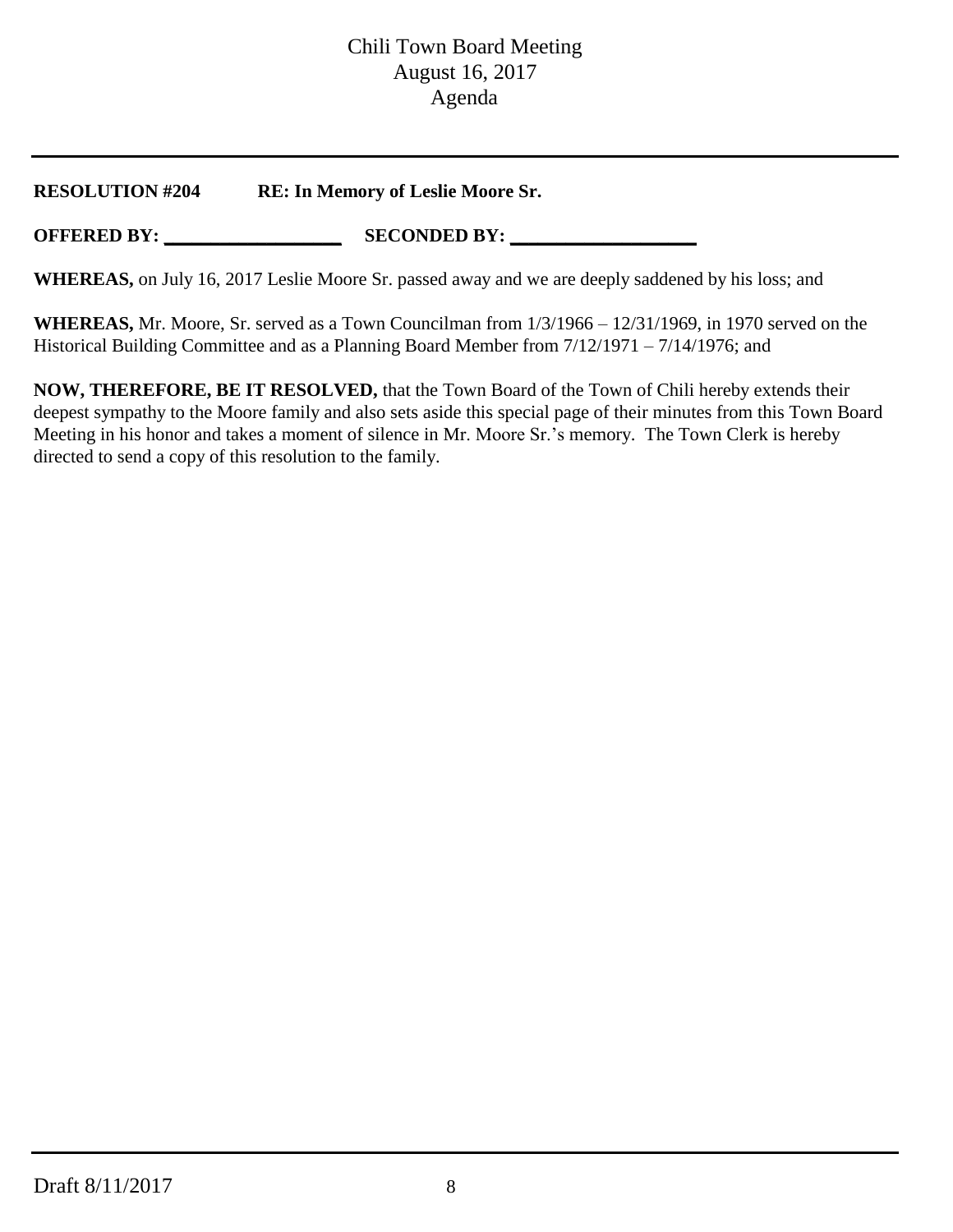#### **RESOLUTION #205 RE: July 19, 2017 Abstract**

**OFFERED BY: \_\_\_\_\_\_\_\_\_\_\_\_\_\_\_\_\_\_\_ SECONDED BY: \_\_\_\_\_\_\_\_\_\_\_\_\_\_\_\_\_\_\_\_**

**WHEREAS,** January 4, 2017 Resolution #1 authorized vouchers to be paid July 19, 2017, by all Council signing a waiver form; and

**WHEREAS,** Council did authorize by a majority vote vouchers 25222, 25225-25236, 25238-25248, 25250-25255, 25260-25267, 25269-25320, 25323 totaling \$86,538.59 to be paid from the Distribution Account as presented by Virginia Ignatowski, Town Clerk; and

**NOW, THEREFORE, BE IT RESOLVED,** to note for the record vouchers, vouchers 25222, 25225-25236, 25238-25248, 25250-25255, 25260-25267, 25269-25320, 25323 were paid from the following funds:

| General Fund          | S  | 72,896.87 |
|-----------------------|----|-----------|
| Highway Fund          |    | 10.954.63 |
| Drainage District     |    | 2,687.09  |
| <b>Total Abstract</b> | \$ | 86,538.59 |
|                       |    |           |

#### **RESOLUTION #206 RE: August 2, 2017 Abstract**

**OFFERED BY: \_\_\_\_\_\_\_\_\_\_\_\_\_\_\_\_\_\_\_ SECONDED BY: \_\_\_\_\_\_\_\_\_\_\_\_\_\_\_\_\_\_\_\_**

**WHEREAS,** January 4, 2017 Resolution #1 authorized vouchers to be paid August 2, 2017, by all Council signing a waiver form; and

**WHEREAS,** Council did authorize by a majority vote vouchers 25324-25328, 25332, 25334-25339, 25343-25344, 25349, 25364 -25383, 25386-25387, 25389, 25391-25393, 25396-25406, 25409-25450 totaling \$122,861.87 to be paid from the Distribution Account as presented by Virginia Ignatowski, Town Clerk; and

**NOW, THEREFORE, BE IT RESOLVED,** to note for the record vouchers 25324-25328, 25332, 25334-25339, 25343-25344, 25349, 25364-25383, 25386-25387, 25389, 25391-25393, 25396-25406, 25409-25450 were paid from the following funds:

| General Fund                     | S | 71,744.29  |
|----------------------------------|---|------------|
| Highway Fund                     |   | 33,351.26  |
| Library Fund                     |   | 1,863.26   |
| Drainage District                |   | 1,764.77   |
| <b>Street Lighting Districts</b> |   | 12,638.99  |
| Private Purpose Trust            |   | 1,499.30   |
| <b>Total Abstract</b>            |   | 122,861.87 |